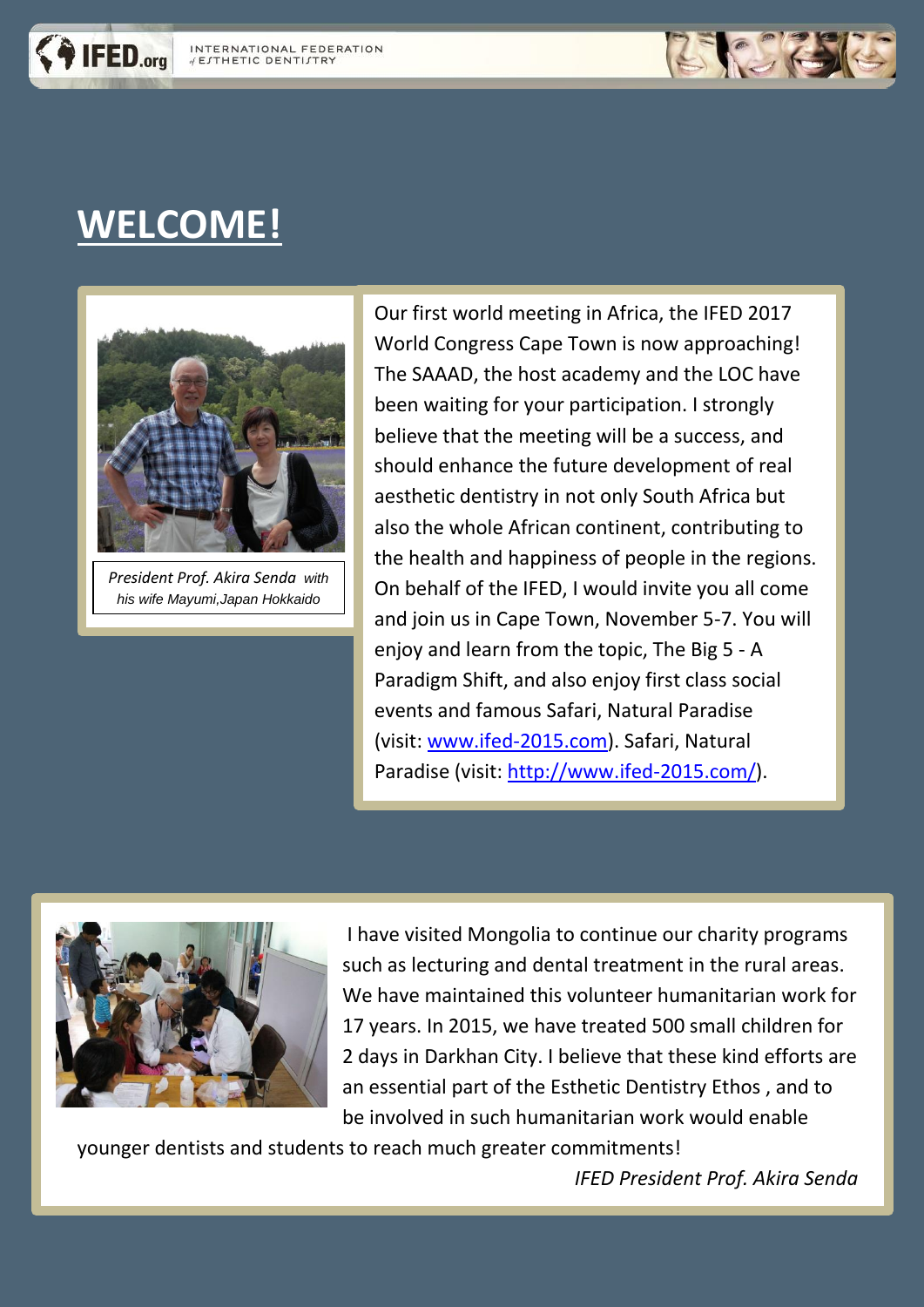



#### **CAPE TOWN 2015**



HOSTED BY THE SOUTH AFRICAN ACADEMY OF AESTHETIC DENTISTRY AND THE INTERNATIONAL FEDERATION OF ESTHETIC DENTISTRY

Remember that your membership of IFED entitles you to a discount on registration fee. Please visit the Facebook page at IFED-2015 for full Scientific programme, Hotels and full Social Attractions.

Organizers are waiting for your individual inquiries about trips and leisure time. You can also ask

about group tickets for the Conference and for the flights.

Important announcement for the Membership.

We are waiting for official suggestions and/ or Applications from Members who might wish to host the IFED XI World Congress in 2019.

All information is available from the Secretary David Klaff and Amanda Pourbakhtiari at [infoifed@gmail.com](file:///C:/Users/AniaG/Desktop/infoifed@gmail.com)

We are very happy that this year Amanda Pourbakhtiari has joined us in the role of Administrative

Secretary and we encourage you to contact her to discuss any issues you might have where

IFED can be of assistance.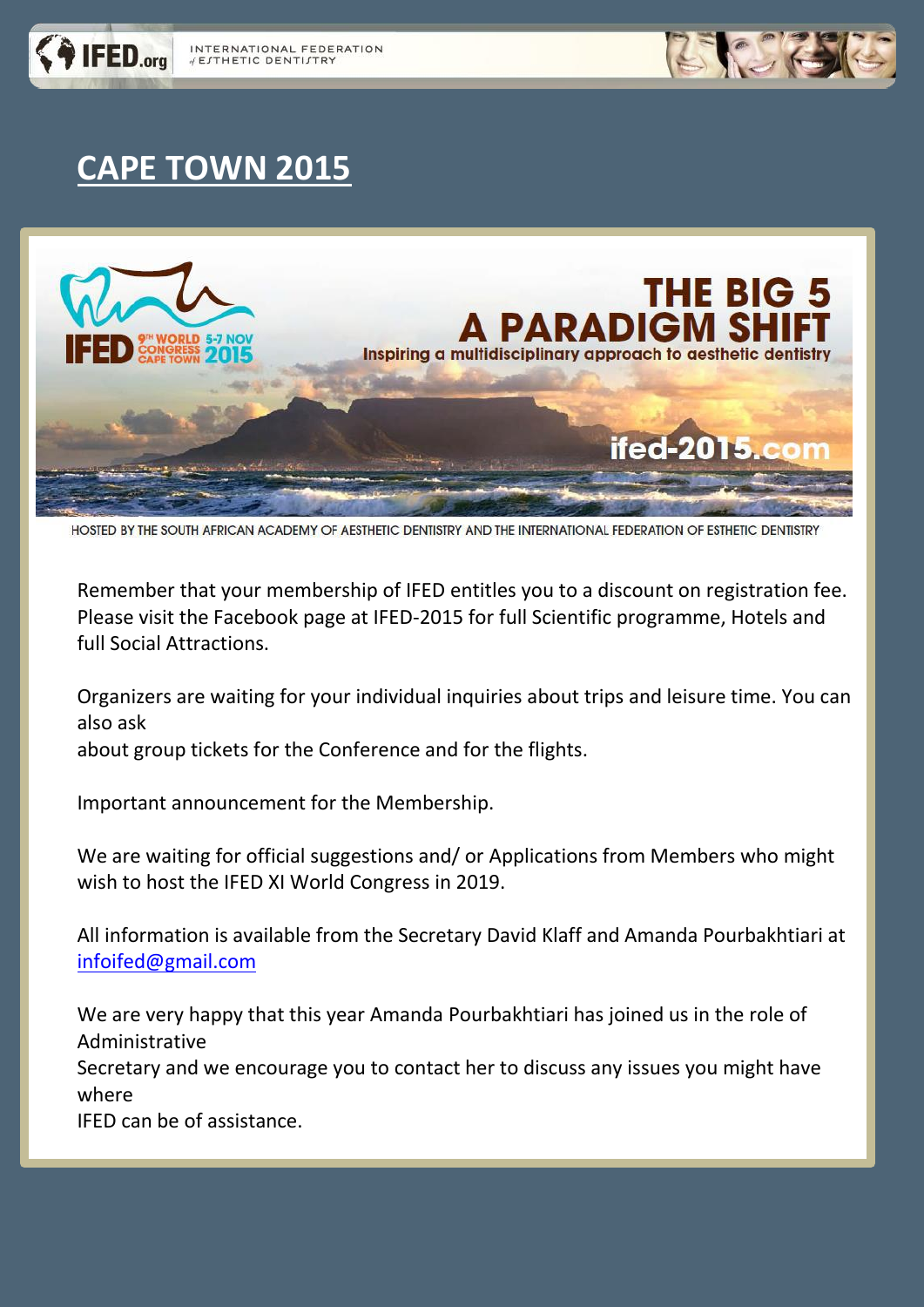

## **IFED CORPORATE PARTNERS**

The IFED Corporate Partner scheme has burst into fruition with five companies from Japan pledging Corporate partnership.

These five companies are in alphabetical order:

- 1. GC Corporation
- 2. J Morita Corporation
- 3. Kuraray Noritake Dental INC
- 4. Shofu Inc.
- 5. Tokiyama Dental Corporation

IFED welcomes these five partners and expresses the wish to have many years of mutually beneficial partnership. After the Cape Town Meeting we will be making a strong drive to include local companies with local academies.

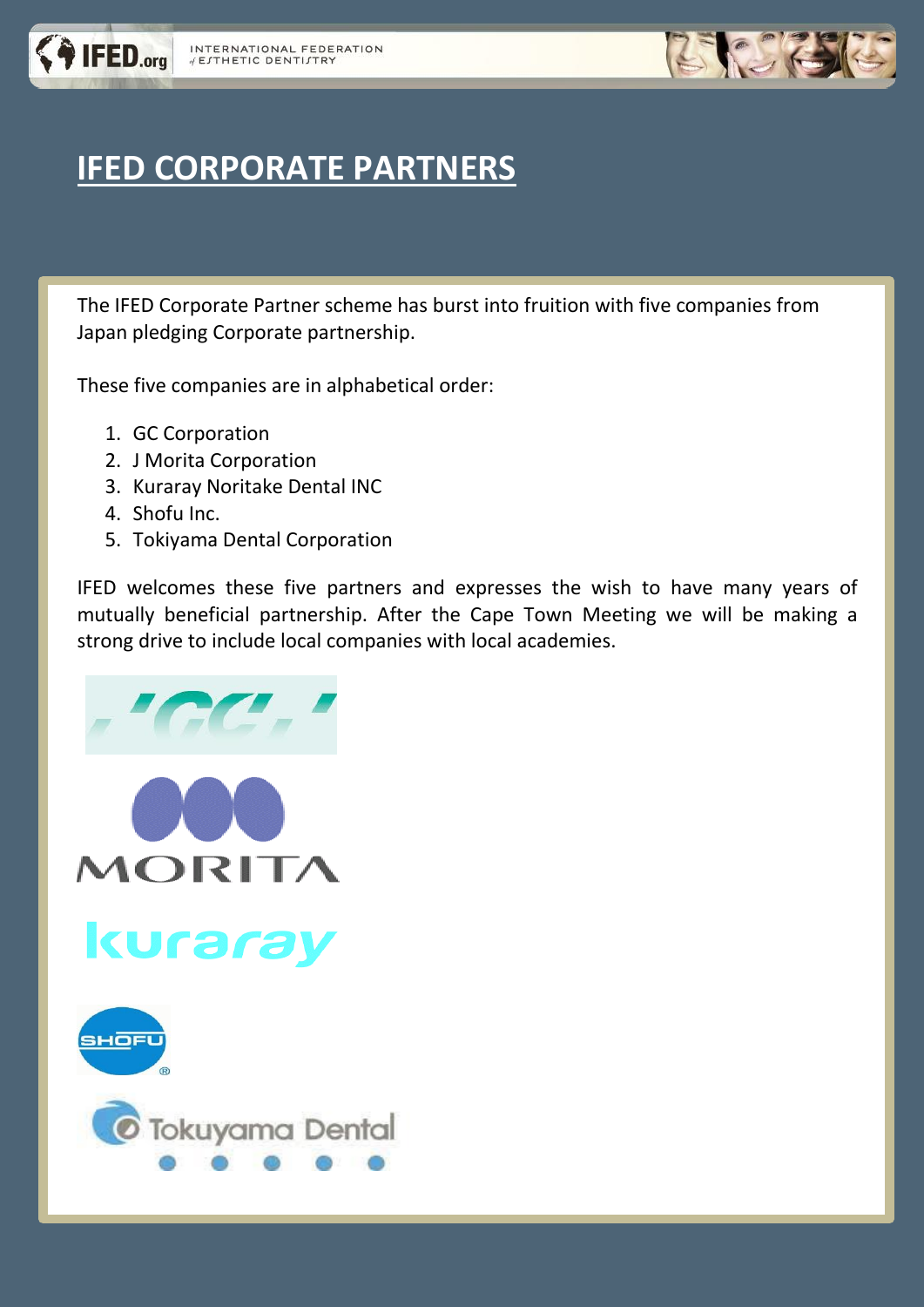

## **THE FIRST TWO PRESIDENTS OF IFED PROF. TAKAO MARUYAMA**



**IFED.org** 

Prof. Takao Maruyama graduated from the Faculty of Dentistry, Osaka University in 1964 and passed the national board examination of dentist and acquired DDS. He completed his PhD course at the Graduate School of Osaka University in 1968, then he started teaching and carry out research works at the Osaka University. He was promoted to Professor and Chair of the Department of Prosthodontics of the Osaka University in 1986. He has retired

from the Osaka University, and was given the present title, the Emeritus Professor of the Osaka University in 2000. During his teaching and at the university, he was also teaching as a visiting and/or a honorary professor at many other dental schools worldwide such as USA, Peru, Belgium and China. He has established his private clinical institute, JIO: Japanese Institute of Occlusion in 2001.

He represented the JAED: Japan Academy of Esthetic Dentistry at the memorial 1st gathering of IFED (the 1st world meeting of IFED) held in Florence in 1995 with his colleagues coming from Europe, USA and Japan. At the meeting, the IFED was founded by the founders, AAED, EAED JAED. Since then, he has greatly contributed to the development of the IFED as the 1st President. As academy presidents, he has worked harder not only for IFED, but also for many international and national (Japanese) scientific organizations, such as International College of Prosthodontics, Asian Academy of Aesthetic Dentistry, Japan Academy of Esthetic Dentistry, Japan Academy of Occlusion, Japanese Society of Stomatognathic Function and so on

#### **RONALD E.GOLDSTEIN, DDS**



Dr. Ronald Goldstein has long been considered the architect of modern esthetic dentistry and wrote the first comprehensive textbook Esthetics in Dentistry in 1976, (third edition due out in 2016). His pioneering efforts to make dentists aware of their patients need for more attractive smiles led to his first published consumer book, Change Your Smile. Now in its 4th edition it has been widely received by both consumers and dental professionals alike, and subsequently published in twelve languages worldwide.

Dr. Goldstein is currently Clinical Professor of Oral Rehabilitation at the Georgia Regents University School of Dentistry, Augusta, Georgia, Adjunct Clinical Professor of Prosthodontics at Boston University Henry M. Goldman School of

Dental Medicine, and Adjunct Professor of Restorative Dentistry at The University of Texas Health Science Center at San Antonio, Texas. Dr. Goldstein has presented continuing education courses at more than twenty universities and lectured at over 700 dental meetings worldwide. He is also Co founder and past president of the American Academy of Esthetic Dentistry and past president of the International Federation of Esthetic Dentistry.